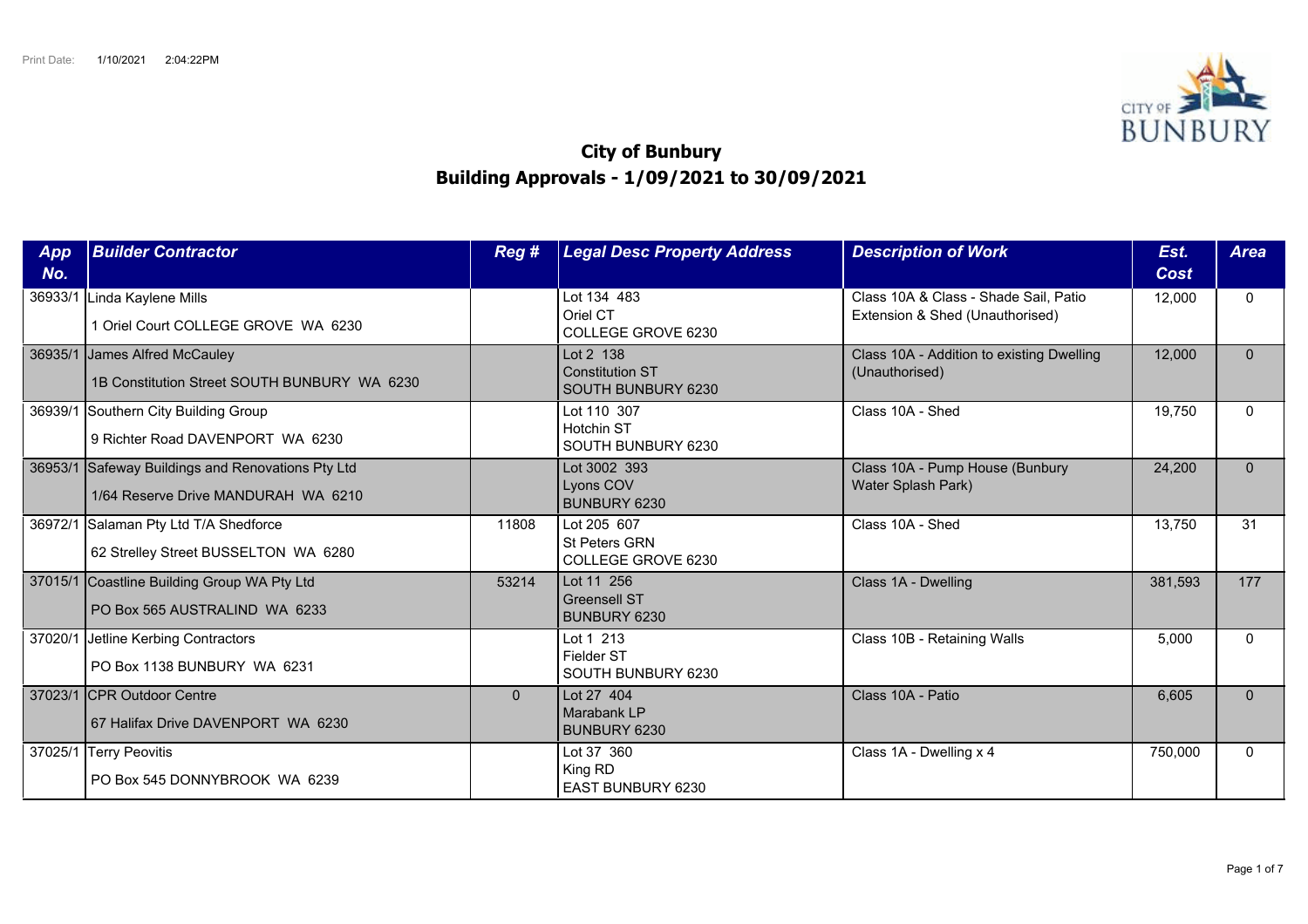| App<br>No. | <b>Builder Contractor</b>                                                                 | Reg #        | <b>Legal Desc Property Address</b>                           | <b>Description of Work</b>                                         | Est.<br><b>Cost</b> | <b>Area</b>  |
|------------|-------------------------------------------------------------------------------------------|--------------|--------------------------------------------------------------|--------------------------------------------------------------------|---------------------|--------------|
|            | 37026/1 Brendon Lindsay Williams                                                          |              | Lot 15 499                                                   | Class 10A - Shed                                                   | 20,000              | $\mathbf{0}$ |
|            | 4 Pearce Court USHER WA 6230                                                              |              | Pearce CT<br><b>USHER 6230</b>                               |                                                                    |                     |              |
|            | 37037/1 Geoffs Patio's, Fencing and Garden Sheds<br>8 Regents Place COLLEGE GROVE WA 6230 |              | Lot 45 136<br>Columbine TCE<br>GLEN IRIS 6230                | Class 10A - Patio                                                  | 16,500              | $\Omega$     |
|            | 37041/1 Universal Patios & Carports<br>PO Box 1312 BUNBURY WA 6230                        |              | Lot 149 561<br><b>Rodsted ST</b><br><b>EAST BUNBURY 6230</b> | Class 10A - Carport                                                | 6,258               | 38           |
|            | 37044/1 Lauren Anne Simpson<br>PO Box 575 BUNBURY WA 6230                                 |              | Lot 1 616<br>Stirton CT<br>SOUTH BUNBURY 6230                | Class 10A - Carport                                                | 2,000               | $\mathbf{0}$ |
|            | 37046/1 Digger Patios<br>27 Matilda Avenue AUSTRALIND WA 6233                             |              | Lot 37 192<br>Ecclestone ST<br>SOUTH BUNBURY 6230            | Class 10A - Patio                                                  | 8,450               | $\Omega$     |
|            | 37048/1 Azzure Pools & Spas<br>PO Box 1299 BUNBURY WA 6231                                |              | Lot 1 643<br>Thomas ST<br>EAST BUNBURY 6230                  | Class 10B - Swimming Pool & Pool<br><b>Safety Barriers</b>         | 19,800              | $\Omega$     |
|            | 37050/1 Digger Patios<br>27 Matilda Avenue AUSTRALIND WA 6233                             |              | Lot 67 70<br>Boyalla ST<br>CAREY PARK 6230                   | Class 10A - Patio                                                  | 6,120               | $\mathbf{0}$ |
|            | 37053/1 Outdoor World Bunbury<br>4 Halifax Drive DAVENPORT WA 6230                        | $\mathbf{0}$ | Lot 130 46<br>Beach RD<br>SOUTH BUNBURY 6230                 | Class 10A - Patio                                                  | 8,350               | $\mathbf{0}$ |
|            | 37054/1 TKL Contractors Pty Ltd<br>PO Box 6378 SOUTH BUNBURY WA 6230                      |              | Lot 7 7 283<br>Hayward ST<br>SOUTH BUNBURY 6230              | Class 10A - Patio                                                  | 3,629               | $\Omega$     |
|            | 37055/1 Darryl John Helms<br>6 Richmond Street EAST BUNBURY WA 6230                       |              | Lot 4 554<br>Richmond ST<br><b>EAST BUNBURY 6230</b>         | Class 10A & 10B - Patio Pergola &<br>Privacy Screen (Unauthorised) | 8,950               | $\mathbf{0}$ |
|            | 37056/1 South West Pools<br>PO Box 701 AUSTRALIND WA 6233                                 |              | Lot 30 26<br>Austin ST<br>SOUTH BUNBURY 6230                 | Class 10B - Swimming Pool & Pool<br><b>Safety Barriers</b>         | 25,000              | $\mathbf{0}$ |
|            | 37061/1 Salaman Pty Ltd T/A Shedforce<br>62 Strelley Street BUSSELTON WA 6280             | 11808        | Lot 58 241<br>George ST<br>BUNBURY 6230                      | Class 7B - Storage Shed                                            | 91,000              | 218          |
|            | 37065/1 South West Metal Roofing<br>23 Hatfield Way MILLBRIDGE WA 6232                    |              | Lot 56 166<br>Dean PL<br>SOUTH BUNBURY 6230                  | Class 1A - Dwelling (Roof Re-Clad)                                 | 18,800              | $\mathbf{0}$ |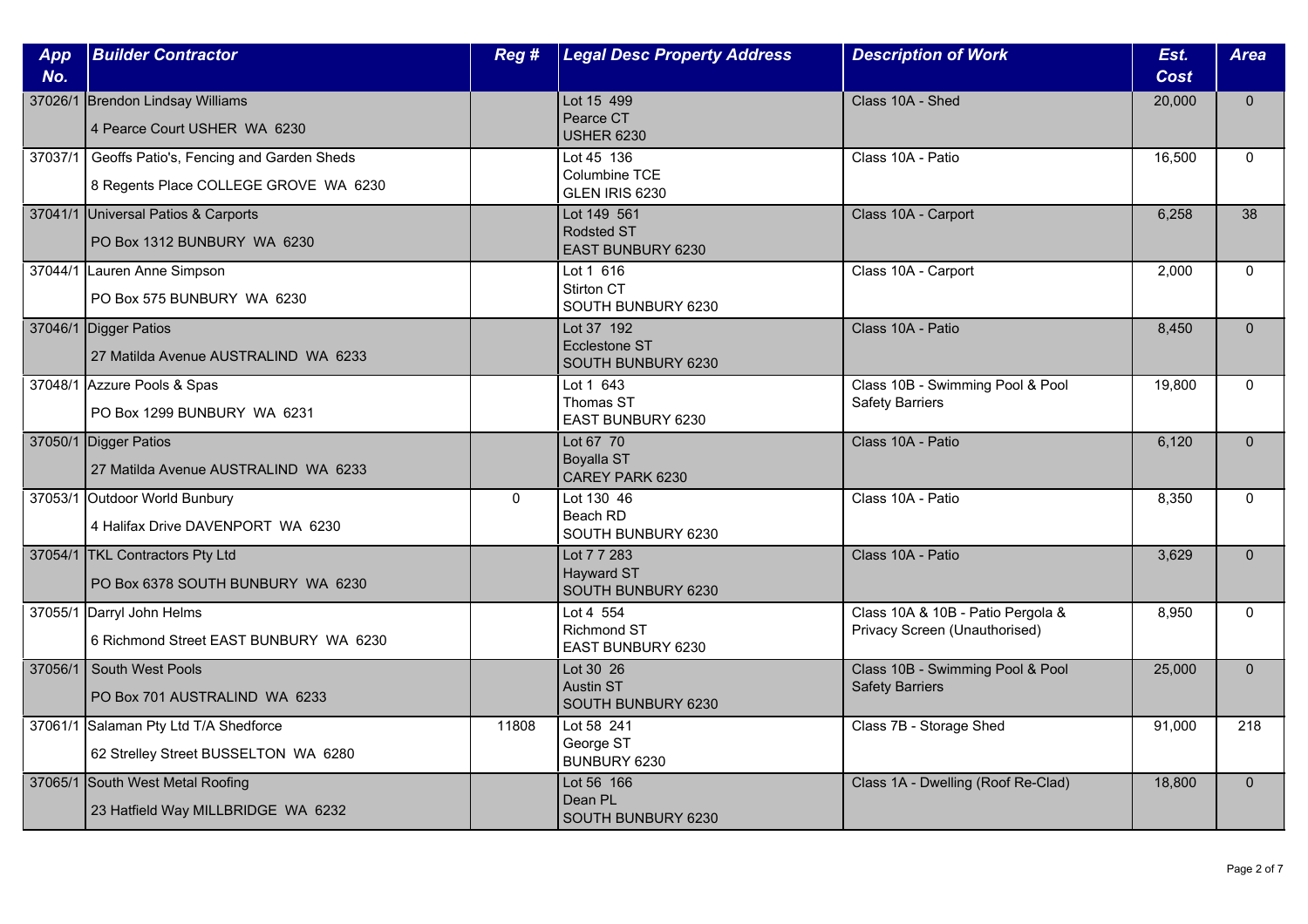| App<br>No. | <b>Builder Contractor</b>                                                           | Reg #             | <b>Legal Desc Property Address</b>                            | <b>Description of Work</b>                                      | Est.<br><b>Cost</b> | <b>Area</b>  |
|------------|-------------------------------------------------------------------------------------|-------------------|---------------------------------------------------------------|-----------------------------------------------------------------|---------------------|--------------|
|            | 37066/1 Salaman Pty Ltd T/A Shedforce<br>62 Strelley Street BUSSELTON WA 6280       | 11808             | Lot 204 237<br><b>Ganfield ST</b><br>CAREY PARK 6230          | Class 10A - Patio                                               | 5,420               | 28           |
|            | 37067/1 Jye Lawrie Daley<br>15 Lockwood Crescent WITHERS WA 6230                    |                   | Lot 418 386<br>Lockwood CR<br>WITHERS 6230                    | Class 10A - Patio                                               | 12,000              | $\Omega$     |
|            | 37073/1 Bunbury Pool Centre<br>PO Box 6027 South Bunbury WA 6230                    | $\mathbf{0}$      | Lot 68 704<br>Willis COV<br>PELICAN POINT 6230                | Class 10B - Swimming Pool & Pool<br><b>Safety Barriers</b>      | 33,980              | $\Omega$     |
|            | 37075/1 Thomas Bankier<br>PO Box 167 LEEDERVILLE WA 6007                            |                   | Lot 402 316<br>Ince RD<br>GLEN IRIS 6230                      | Class 1A - Fire Separation Wall<br>(Ancillary Accommodation)    | 2,200               | $\Omega$     |
|            | 37077/1 Azzure Pools & Spas<br>PO Box 1299 BUNBURY WA 6231                          |                   | Lot 25 282<br>Hayes ST<br>EAST BUNBURY 6230                   | Class 10B - Swimming Pool & Pool<br>Safety Barriers (Temporary) | 18,900              | $\mathbf{0}$ |
|            | 37080/1 Xpress Patio, Sheds & Powdercoaters<br>2/64 Halifax Drive DAVENPORT WA 6230 |                   | Lot 40 712<br><b>Winthrop AV</b><br><b>COLLEGE GROVE 6230</b> | Class 10A - Patio                                               | 9.080               | $\Omega$     |
|            | 37085/1 Outdoor World Bunbury<br>4 Halifax Drive DAVENPORT WA 6230                  | $\mathbf 0$       | Lot 22 658<br><b>Trusty ST</b><br>WITHERS 6230                | Class 10A - Carport                                             | 9,750               | $\Omega$     |
|            | 37086/1 Kelvin David Ferguson<br>6 Beach Road SOUTH BUNBURY WA 6230                 |                   | Lot 6 733<br>Zoe ST<br>BUNBURY 6230                           | Class 10A - Patio x 3 (Unauthorised)                            | 5,000               | $\mathbf{0}$ |
|            | 37087/1 Shane Gardiner<br>7 Milligan Street CAREY PARK WA 6230                      |                   | Lot 66 427<br>Milligan ST<br>CAREY PARK 6230                  | Class 10A - Shed                                                | 12,309              | $\Omega$     |
|            | 37088/1 Lingwood Construction Pty Ltd<br>4 Westgarth Place LESCHENAULT WA 6233      |                   | Lot 4 601<br>Spencer ST<br>SOUTH BUNBURY 6230                 | Class 5 - Commercial<br><b>Office/Consultancy Fitout</b>        | 138,695             | $\mathbf{0}$ |
|            | 37092/1 Plunkett Homes<br>PO Box 379 VICTORIA PARK WA 6979                          |                   | Lot 5 629<br>Swansen PL<br>BUNBURY 6230                       | Class 1A - Two Storey Dwelling<br>(BAL-19)                      | 558,757             | $\mathbf{0}$ |
|            | 37093/1 Prime Contracting Pty Ltd<br>8 Simpson Avenue BUNBURY WA 6230               | wad307<br>wara927 | Lot 47 472<br>Ocean DR<br>SOUTH BUNBURY 6230                  | Class 1A - Dwelling (Demolition)                                | 17,300              | $\Omega$     |
|            | 37094/1 Prime Contracting Pty Ltd<br>8 Simpson Avenue BUNBURY WA 6230               | wad307<br>wara927 | Lot 87 252<br>Goldsmith ST<br>SOUTH BUNBURY 6230              | Class 1A - Dwelling (Demolition)                                | 22,400              | $\mathbf{0}$ |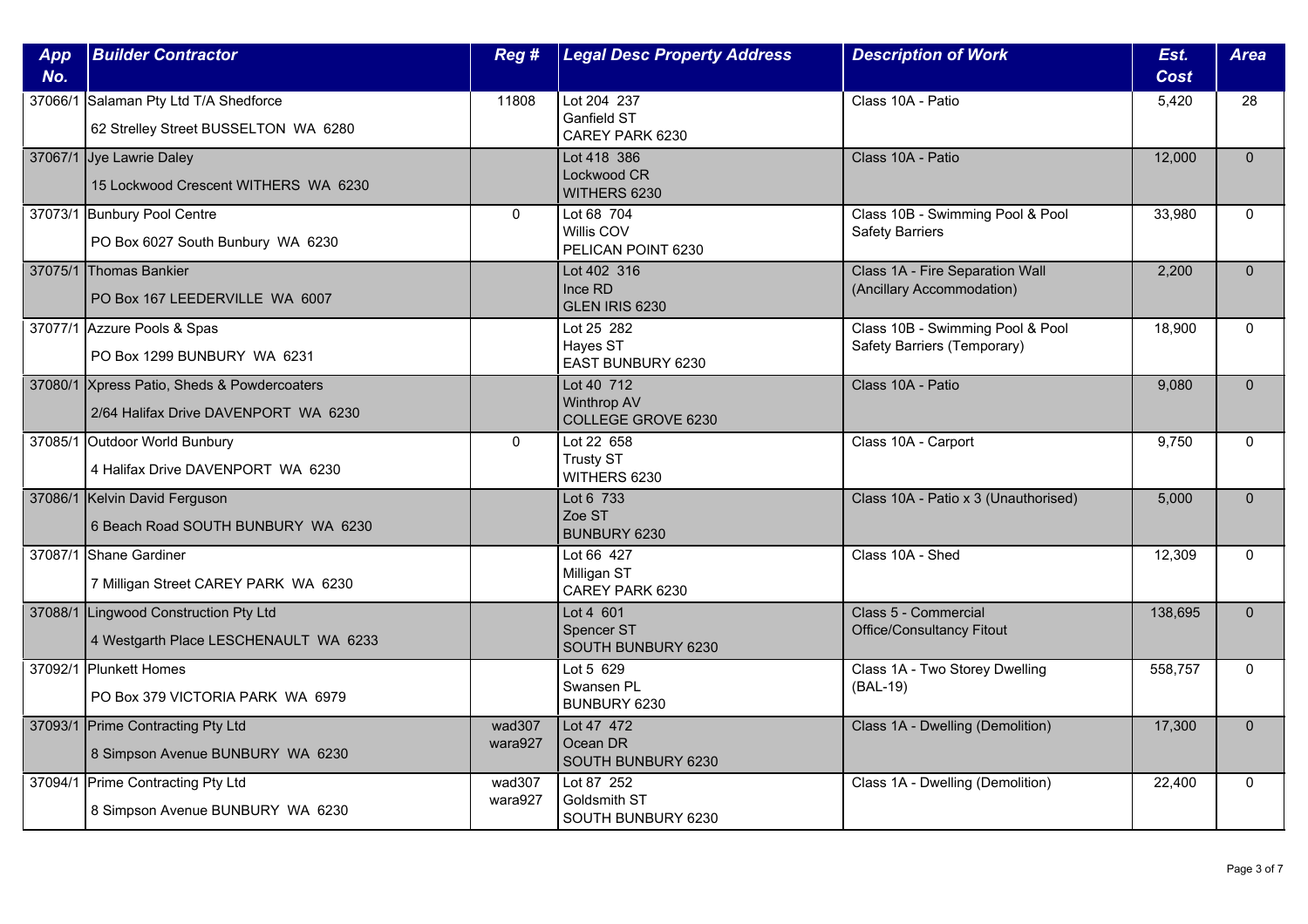| App<br>No. | <b>Builder Contractor</b>                                                                                      | Reg #             | <b>Legal Desc Property Address</b>                  | <b>Description of Work</b>                                             | Est.<br><b>Cost</b> | <b>Area</b>  |
|------------|----------------------------------------------------------------------------------------------------------------|-------------------|-----------------------------------------------------|------------------------------------------------------------------------|---------------------|--------------|
|            | 37095/1 Azzure Pools & Spas<br>PO Box 1299 BUNBURY WA 6231                                                     |                   | Lot 8 522<br>Portofino CR<br>PELICAN POINT 6230     | Class 10B - Swimming Pool & Pool<br><b>Safety Barriers</b>             | 19,480              | $\Omega$     |
|            | 37096/1 Universal Patios & Carports<br>PO Box 1312 BUNBURY WA 6230                                             |                   | Lot 9 40<br><b>Barnes CR</b><br>EAST BUNBURY 6230   | Class 10A - Carport                                                    | 6,000               | $\mathbf{0}$ |
|            | 37097/1 Craig Stephen Nani<br>3 Dunbarton Way WITHERS WA 6230                                                  |                   | Lot 112 185<br>Dunbarton WY<br>WITHERS 6230         | Class 1A - Internal Wall Removal                                       | 5,000               | $\mathbf{0}$ |
| 37098/1    | Home Group WA South West Pty Ltd<br>PO Box 426 BUNBURY WA 6231                                                 | 10564             | Lot 4 246<br>Gillman LA<br><b>USHER 6230</b>        | Class 1A - Dwelling (BAL-Low)                                          | 206,411             | $\Omega$     |
| 37099/1    | Jean Maari Stevens<br>8A Goldsmith Street SOUTH BUNBURY WA 6230                                                |                   | Lot 87 396<br>Macqueen CR<br>SOUTH BUNBURY 6230     | Class 10A - Alfresco Outdoor Area &<br>Decking (Unauthorised)          | 15,000              | $\Omega$     |
| 37101/1    | Geoffs Patio's, Fencing and Garden Sheds<br>8 Regents Place COLLEGE GROVE WA 6230                              |                   | Lot 62 543<br>Ramsden ST<br>EAST BUNBURY 6230       | Class 10A - Carport                                                    | 5,980               | $\Omega$     |
|            | 37102/1 Fuchs Steel Roofing<br>22 Stallard Place WITHERS WA 6230                                               |                   | Lot 121 675<br>Vittoria RD<br>GLEN IRIS 6230        | Class 10A - Patio                                                      | 7,000               | $\mathbf{0}$ |
|            | 37103/1 Outdoor World Bunbury<br>4 Halifax Drive DAVENPORT WA 6230                                             | $\mathbf{0}$      | Lot 81 644<br>Thunder WY<br><b>USHER 6230</b>       | Class 10A - Patio                                                      | 8,580               | $\Omega$     |
|            | 37106/1 Prime Contracting Pty Ltd<br>8 Simpson Avenue BUNBURY WA 6230                                          | wad307<br>wara927 | Lot 68 534<br>Proffit ST<br>DAVENPORT 6230          | Class 10A - Shed (Demolition)                                          | 7,800               | $\Omega$     |
|            | 37108/1 DB Cunningham Pty Ltd T/A Advanteering Civil<br>Engineers<br>590 Newcastle Street WEST PERTH  WA  6005 | BC8693            | Lot 681 364<br>Koombana DR<br>BUNBURY 6230          | Class 10A - Shade Shelters x6 (Bunbury<br>Youth Precinct)              | 125,830             | $\mathbf{0}$ |
|            | 37109/1 Jang Developments Pty Ltd T/A Changing Spaces<br>3/2 Hensen Street DAVENPORT WA 6230                   |                   | Lot 1 1 299<br><b>Holman ST</b><br>BUNBURY 6230     | Class 6 - Bar Fitout (Ground Floor /<br>Tenancy 2 - Bar31)             | 165,000             | $\mathbf{0}$ |
|            | 37110/1 D Prosser Holdings Pty Ltd T/A Prosser Built<br>11 Mummery Crescent EAST BUNBURY WA 6230               | BP101760          | Lot 108 620<br><b>Strickland ST</b><br>BUNBURY 6230 | Class 6 - Showrooms Alts & Adds (Block<br><b>B</b> - Homemaker Centre) | 250,000             | $\Omega$     |
|            | 37111/1 Easybuild WA Pty Ltd<br>3/21 Sweny Drive AUSTRALIND WA 6233                                            |                   | Lot 20 511<br>Picton RD<br>EAST BUNBURY 6230        | Class 1A - Dwelling                                                    | 198,012             | $\mathbf{0}$ |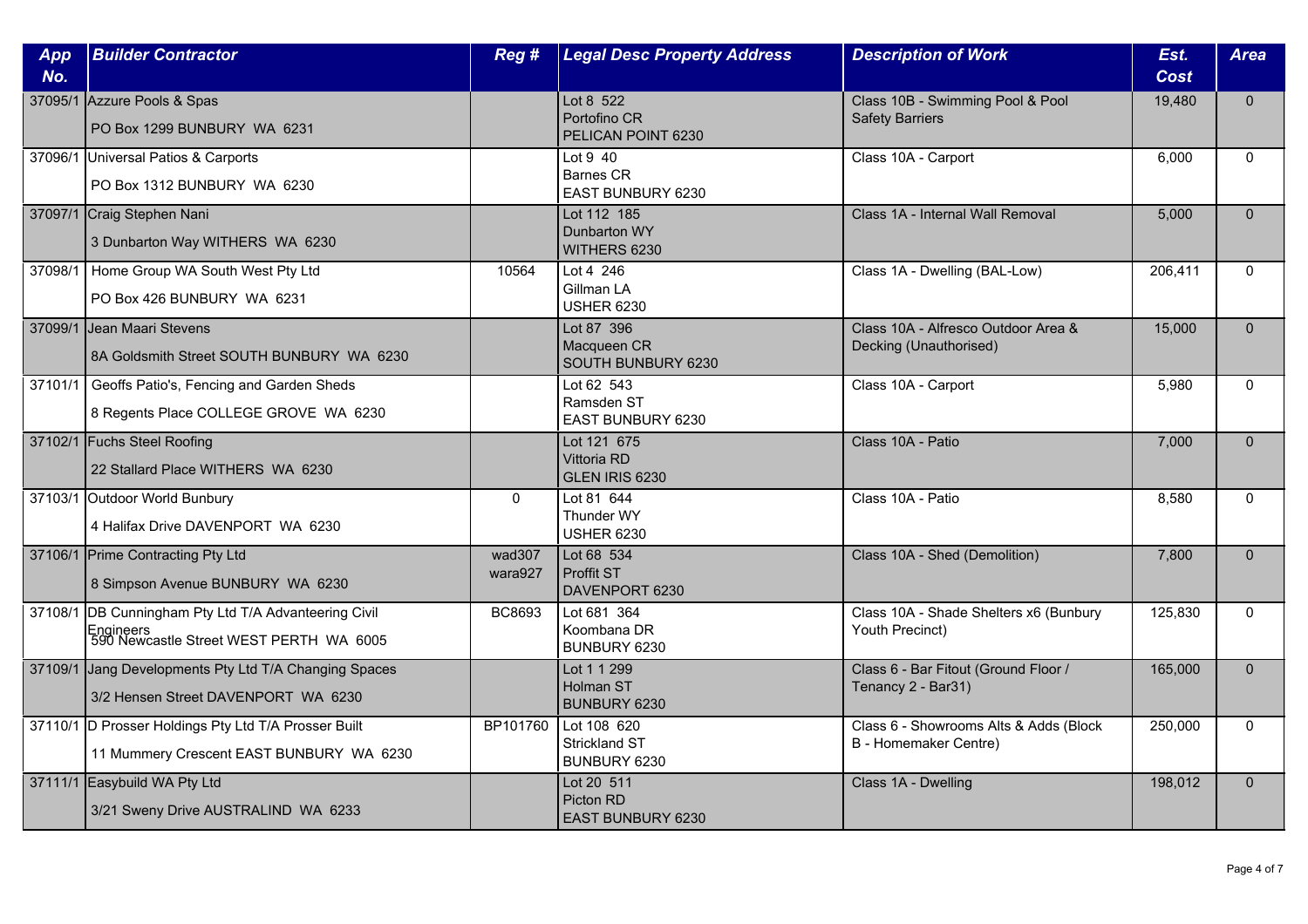| App<br>No. | <b>Builder Contractor</b>                                                           | Reg#        | <b>Legal Desc Property Address</b>              | <b>Description of Work</b>                                              | Est.<br><b>Cost</b> | <b>Area</b>  |
|------------|-------------------------------------------------------------------------------------|-------------|-------------------------------------------------|-------------------------------------------------------------------------|---------------------|--------------|
|            | 37112/1 Subiaco Building Company<br>PO Box 1681 SUBIACO WA 6904                     | 12952       | Lot 108 620<br>Strickland ST<br>BUNBURY 6230    | Class 10A - Outbuilding Structure<br>(Bunnings Warehouse)               | 60,269              | 96           |
|            | 37114/1 Civilcon WA Pty Ltd<br>6 Wimbridge Road PICTON WA 6229                      | BC11204     | Lot 674 62<br><b>Blair ST</b><br>BUNBURY 6230   | Class 9B - Public Building (Bunbury<br>Youth Precinct)                  | 1,172,316           | 261          |
| 37115/1    | Ariel Boncayao Rayco<br>1B Elvey Place USHER WA 6230                                |             | Lot 2 202<br>Elvey PL<br><b>USHER 6230</b>      | Class 10A - Shed                                                        | 10,000              | $\mathbf{0}$ |
|            | 37117/1 Perkins WA Pty Ltd T/A Perkins Builders<br>1 Hales Street DAVENPORT WA 6230 | 8393        | Lot 41 601<br><b>Spencer ST</b><br>BUNBURY 6230 | Class 5 - Consulting Rooms (Alts &<br>Adds)                             | 4,691,492           | $\Omega$     |
| 37118/1    | Geoffs Patio's, Fencing and Garden Sheds<br>8 Regents Place COLLEGE GROVE WA 6230   |             | Lot 1 160<br>Dalhousie ST<br>CAREY PARK 6230    | Class 10A - Carport                                                     | 2,250               | 15           |
|            | 37119/1 Perkins WA Pty Ltd T/A Perkins Builders<br>1 Hales Street DAVENPORT WA 6230 | 8393        | Lot 24 695<br>Wetherly DR<br>PICTON 6229        | Class 10B - Canopy Replacement                                          | 550,000             | $\Omega$     |
|            | 37121/1 Southern City Building Group<br>9 Richter Road DAVENPORT WA 6230            |             | Lot 74 168<br>Denning RD<br>EAST BUNBURY 6230   | Class 7B - Ambulance Depot (Part Fitout<br>& Alterations Offices)       | 65,912              | $\mathbf{0}$ |
|            | 37122/1 WA Plunge Pools<br>6 Excalibur Way CARINE WA 6020                           |             | Lot 32 344<br>Jubilee RD<br>GLEN IRIS 6230      | Class 10B - Swimming Pool & Pool<br><b>Safety Barriers</b>              | 19,500              | $\mathbf{0}$ |
|            | 37123/1 CPR Outdoor Centre<br>67 Halifax Drive DAVENPORT WA 6230                    | $\mathbf 0$ | Lot 120 283<br>Hayward ST<br>SOUTH BUNBURY 6230 | Class 10A - Patio                                                       | 10,380              | $\Omega$     |
|            | 37124/1 Shelford Constructions Pty Ltd<br>131 Dixon Road EAST ROCKINGHAM WA 6168    | 8429        | Lot 110 488<br>Palm ST<br>BUNBURY 6230          | Class 1A - Dwelling (2 Storey)                                          | 608,085             | 446          |
|            | 37125/1 Carbone Bros Pty Ltd<br>PO Box 61 BRUNSWICK JUNCTION WA 6224                |             | Lot 3001 922<br>Socceroos PL<br>WITHERS 6230    | Class 9B - Clubrooms (Les Nisbet<br>Pavilion Demolition)                | 8,258               | $\mathbf 0$  |
|            | 37126/1   King Limestone Walls<br>19 Murtin Road DALYELLUP WA 6230                  |             | Lot 25 282<br>Hayes ST<br>EAST BUNBURY 6230     | Class 10B - Retaining Wall & Pool<br><b>Safety Barrier</b>              | 15,000              | $\Omega$     |
| 37129/1    | Thompson Surveying Consultants<br>PO Box 1719 BUNBURY WA 6231                       |             | Lot 311 401<br>Major ST<br>DAVENPORT 6230       | Class 7B/8 & 5 -<br>Workshops/Warehouses x 2 & Office<br>(Strata Title) | $\pmb{0}$           | $\Omega$     |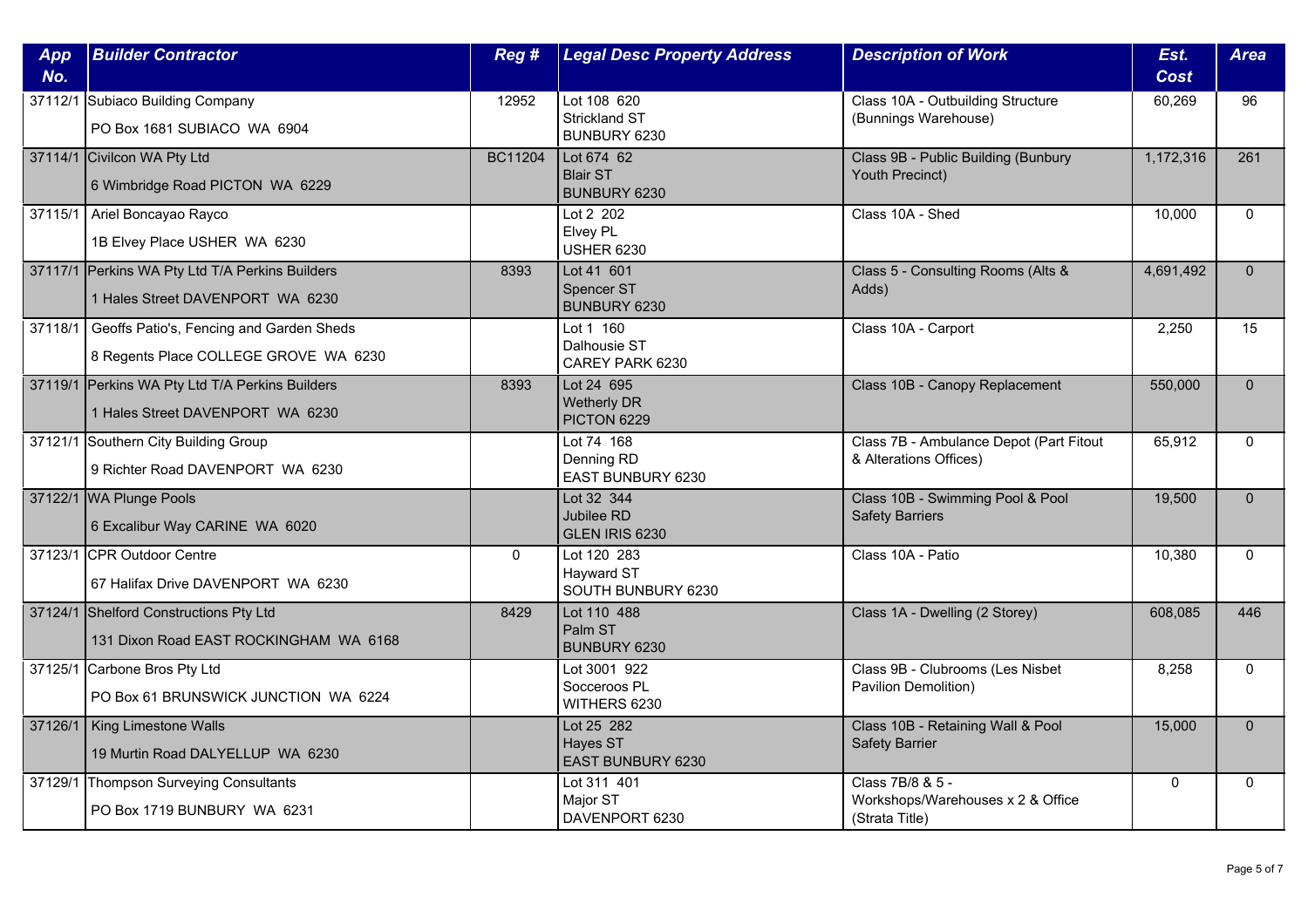| App<br>No. | <b>Builder Contractor</b>                                                                         | Reg #   | <b>Legal Desc Property Address</b>                         | <b>Description of Work</b>                                         | Est.<br><b>Cost</b> | <b>Area</b>  |
|------------|---------------------------------------------------------------------------------------------------|---------|------------------------------------------------------------|--------------------------------------------------------------------|---------------------|--------------|
|            | 37131/1 Plunkett Homes<br>PO Box 55 BUNBURY WA 6231                                               | 7995    | Lot 3 230<br><b>Frankel ST</b><br>CAREY PARK 6230          | Class 1A - Dwelling                                                | 220,744             | 150          |
|            | 37133/1 TKL Contractors Pty Ltd<br>PO Box 6378 SOUTH BUNBURY WA 6230                              |         | Lot 16 539<br>Queensbury ST<br>SOUTH BUNBURY 6230          | Class 10B - Swimming Pool & Pool<br><b>Safety Barriers</b>         | 34,549              | $\Omega$     |
|            | 37134/1 John Francis Valli<br>9 Greensell Street BUNBURY WA 6230                                  |         | Lot 607 256<br><b>Greensell ST</b><br>BUNBURY 6230         | Class 10A - Garage (Alts & Adds)                                   | 18,500              | $\Omega$     |
|            | 37135/1 Anthony Hall<br>36 Hill Street KELMSCOTT WA 6110                                          | 100769  | Lot 74 62<br><b>Blair ST</b><br>BUNBURY 6230               | Class 6 - Shop Fitout (Tenancy 5/6<br>House - Bunbury Centrepoint) | 180,000             | $\Omega$     |
|            | 37138/1 Rantam Pty Ltd T/as Sheds Down South<br>6 Kershaw Street BUSSELTON WA 6280                |         | Lot 72 600<br>South Western HWY<br>GLEN IRIS 6230          | Class 10A - Shed                                                   | 23.601              | $\Omega$     |
|            | 37139/1 Civilcon WA Pty Ltd<br>6 Wimbridge Road PICTON WA 6229                                    | BC11204 | Lot 10 241<br>George ST<br>BUNBURY 6230                    | Class 5 - Medical Centre                                           | 2,585,000           | $\Omega$     |
|            | 37140/1 Timothy Barrymore Hadlow<br>10 Molloy Street BUNBURY WA 6230                              |         | Lot 78 138<br><b>Constitution ST</b><br>SOUTH BUNBURY 6230 | Class 10A - Carport                                                | 19,000              | 19           |
|            | 37141/1 Perkins WA Pty Ltd T/A Perkins Builders<br>1 Hales Street DAVENPORT WA 6230               | 8393    | Lot 200 574<br>Sandridge RD<br>SOUTH BUNBURY 6230          | Class 6 - Showroom (Mercedes-Benz)                                 | 1,001,000           | $\Omega$     |
|            | 37143/1 Picton Civil Pty Ltd<br>PO Box 9105 PICTON WA 6229                                        |         | Lot 240 31<br><b>Balgore WY</b><br>CAREY PARK 6230         | Class 1A - Dwelling (Demolition)                                   | 18,040              | $\mathbf{0}$ |
|            | 37144/1 WA Country Builders<br>PO Box 55 Westfield City Shopping Centre Innaloo<br><b>WA 6918</b> |         | Lot 30 27<br><b>Austral PDE</b><br>EAST BUNBURY 6230       | Class 1A - Dwelling                                                | 289,923             | $\mathbf{0}$ |
|            | 37145/1 Thompson Surveying Consultants<br>PO Box 1719 BUNBURY WA 6231                             |         | Lot 6 360<br>King RD<br>EAST BUNBURY 6230                  | Class 1A & 10A - Dwellings & Garages x<br>3 (Strata Title)         | $\mathbf{0}$        | $\mathbf{0}$ |
|            | 37148/1 Richard Morrissey<br>2 Brackley Lane BALLAJURA WA 6066                                    |         | Lot 4 535<br>Properjohn ST<br>SOUTH BUNBURY 6230           | Class 10A - Shed (Unauthorised)                                    | 1,500               | $\mathbf{0}$ |
|            | 37151/1 Premier Demolition<br>PO Box A618 AUSTRALIND WA 6233                                      |         | Lot 37 360<br>King RD<br><b>EAST BUNBURY 6230</b>          | Class 1A - Dwelling (Demolition)                                   | 12,500              | $\Omega$     |